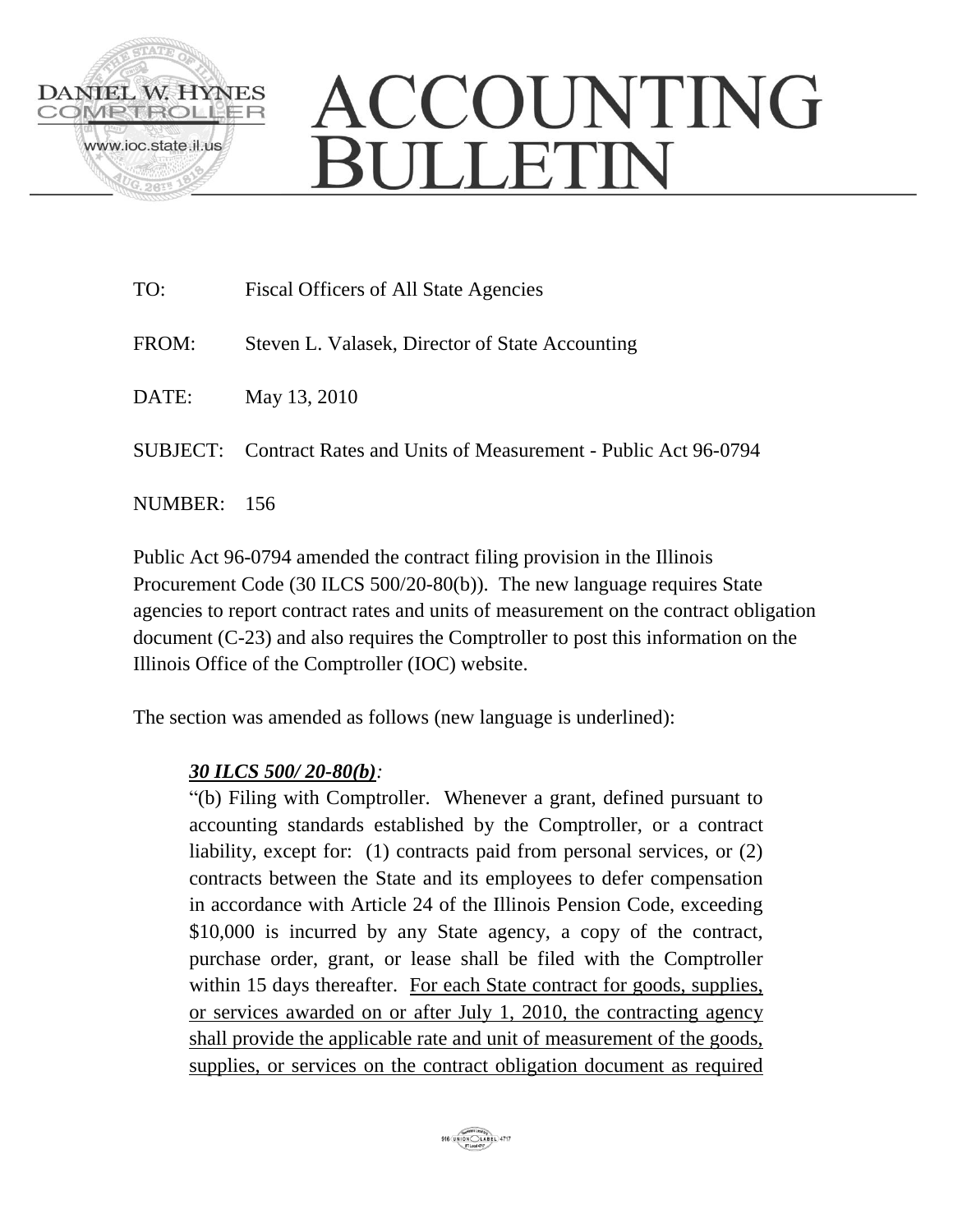by the Comptroller. If the contract obligation document that is submitted to the Comptroller contains the rate and unit of measurement of the goods, supplies, or services, the Comptroller shall provide that information on his or her official website. Any cancellation or modification to any such contract liability shall be filed with the Comptroller within 15 days of its execution."

The submission of the rate and unit of measurement is an existing SAMS requirement (SAMS Procedure 15.20.10). The IOC will not implement any SAMS system changes associated with this new statute. The IOC has added several options to the unit of measurement list contained in SAMS. The updated list follows:

| AC        | Acre                 | AN        | Annual             |
|-----------|----------------------|-----------|--------------------|
| BM        | Bi-monthly           | BW        | Bi-weekly          |
|           | CF Cubic Foot        | <b>CS</b> | Case               |
|           | CY Cubic Yard        | DY.       | Day                |
| EA        | Each                 | <b>FR</b> | <b>Flat Rate</b>   |
| GA -      | Gallon               | HR.       | Hour               |
| KG        | Kilogram             | LB        | Pound              |
| MI        | Mile                 | MO.       | Month              |
| MR        | <b>Multiple Rate</b> | <b>OT</b> | Other              |
| OΖ        | Ounce                | PC        | Percentage         |
| <b>PR</b> | Person               | OТ        | Quarter            |
|           | SA Semi-annual       | $\rm SF$  | <b>Square Foot</b> |
| SY        | Square Yard          | TN        | Ton                |
| WK.       | Week                 |           |                    |

If an agency needs to add another unit of measurement for their contract pricing, please send a written request to Brett Cox, Obligation Unit Supervisor, 325 West Adams, Springfield, IL 62704.

The IOC has begun posting this information on the IOC website [\(www.ioc.state.il.us\)](http://www.ioc.state.il.us/). To access this information for a specific contract, click on the "Contracts" link under Financial Inquiries. Enter the vendor name on the "Contract Analysis" page and click the "Search" button to get a list of vendor names. Click on the "go" button next to the vendor you want to select. In the lower right section of